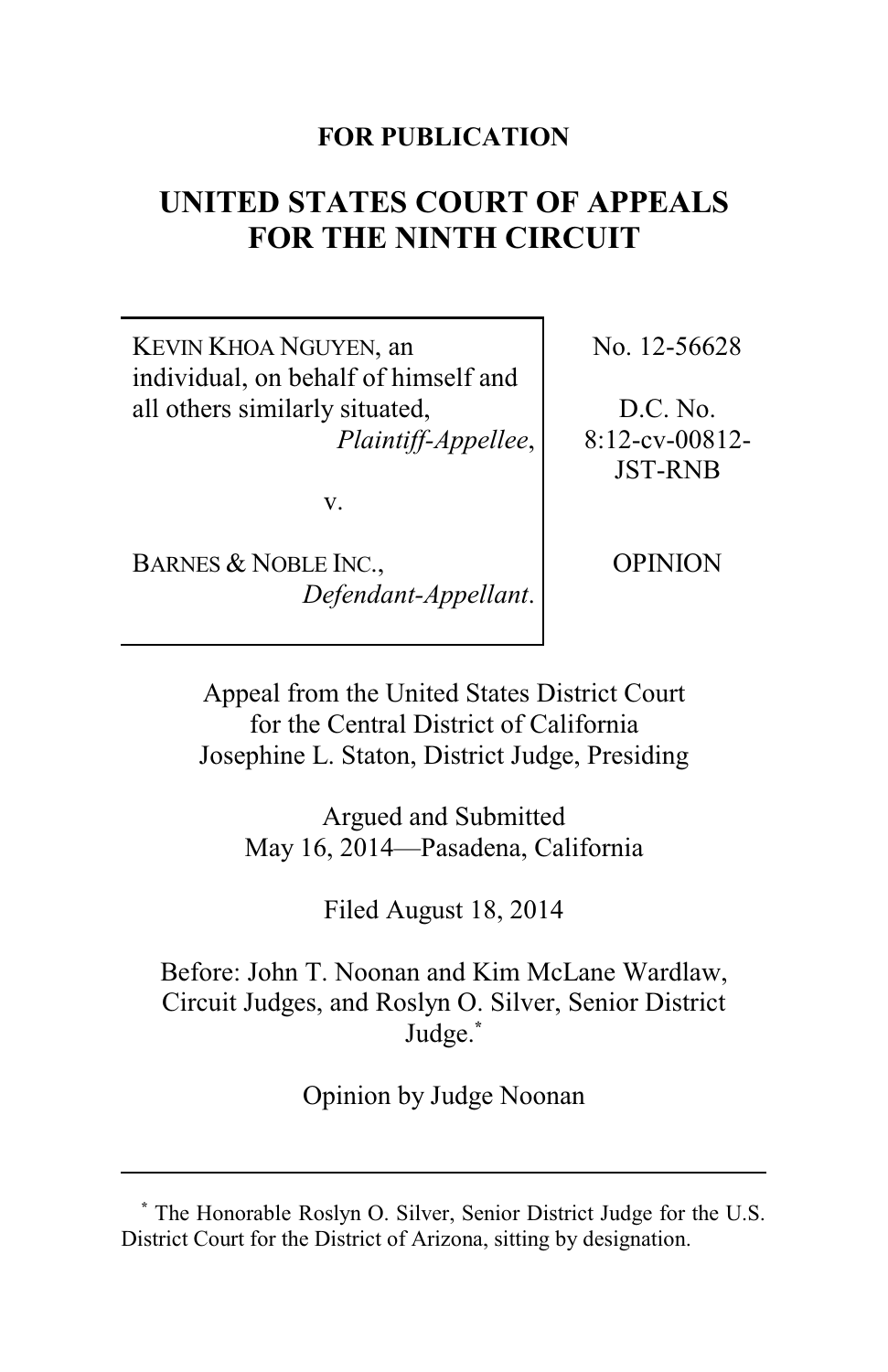# **SUMMARY\*\***

# **Arbitration**

The panel affirmed the district court's denial of Barnes & Noble, Inc.'s motion to compel arbitration and to stay court proceedings pursuant to an arbitration agreement contained in Barnes & Noble's website's Terms of Use, arising from a putative class action brought by a plaintiff whose order on the Barnes & Noble website for a Hewlett-Packard Touchpad was cancelled.

The Terms of Use on the Barnes & Noble website was part of a "browsewrap" agreement, where the website's terms and conditions of use were generally posted on the website via a hyperlink at the bottom of the screen.

The panel held that the plaintiff website user had insufficient notice of Barnes & Noble's Terms of Use, and thus did not enter into an agreement with Barnes & Noble to arbitrate his claims. The panel held that there was no evidence that the website user had actual knowledge of the agreement. The panel further held that where a website makes its terms of use available via a conspicuous hyperlink on every page of the website but otherwise provides no notice to users nor prompts them to take any affirmative action to demonstrate assent, even close proximity of the hyperlink to relevant buttons users must click on - without more - is insufficient to give rise to constructive notice. The panel also

This summary constitutes no part of the opinion of the court. It has been prepared by court staff for the convenience of the reader.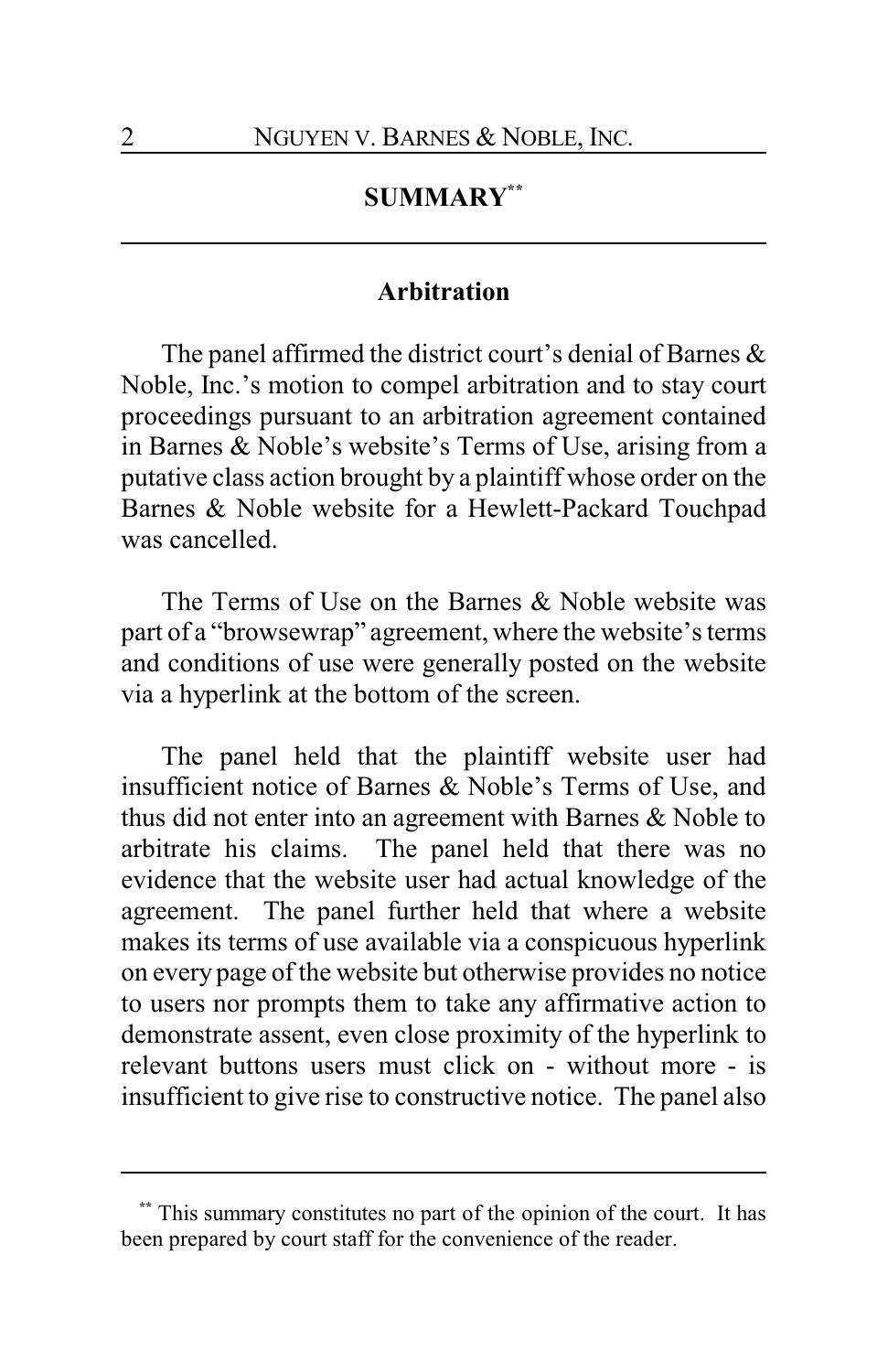held that the district court did not abuse its discretion in rejecting Barnes & Noble's estoppel argument.

# **COUNSEL**

Michelle C. Doolin (argued), Leo P. Norton, and Erin E. Goodsell, CooleyLLP, San Diego, California, for Defendant-Appellant.

Gretchen Carpenter (argued), and Brian R. Strange, Strange & Carpenter, Los Angeles, California, for Plaintiff-Appellee.

### **OPINION**

NOONAN, Circuit Judge:

Barnes & Noble, Inc. ("Barnes & Noble") appeals the district court's denial of its motion to compel arbitration against Kevin Khoa Nguyen ("Nguyen") pursuant to the arbitration agreement contained in its website's Terms of Use. In order to resolve the issue of arbitrability, we must address whether Nguyen, by merely using Barnes & Noble's website, agreed to be bound by the Terms of Use, even though Nguyen was never prompted to assent to the Terms of Use and never in fact read them. We agree with the district court that Barnes & Noble did not provide reasonable notice of its Terms of Use, and that Nguyen therefore did not unambiguously manifest assent to the arbitration provision contained therein.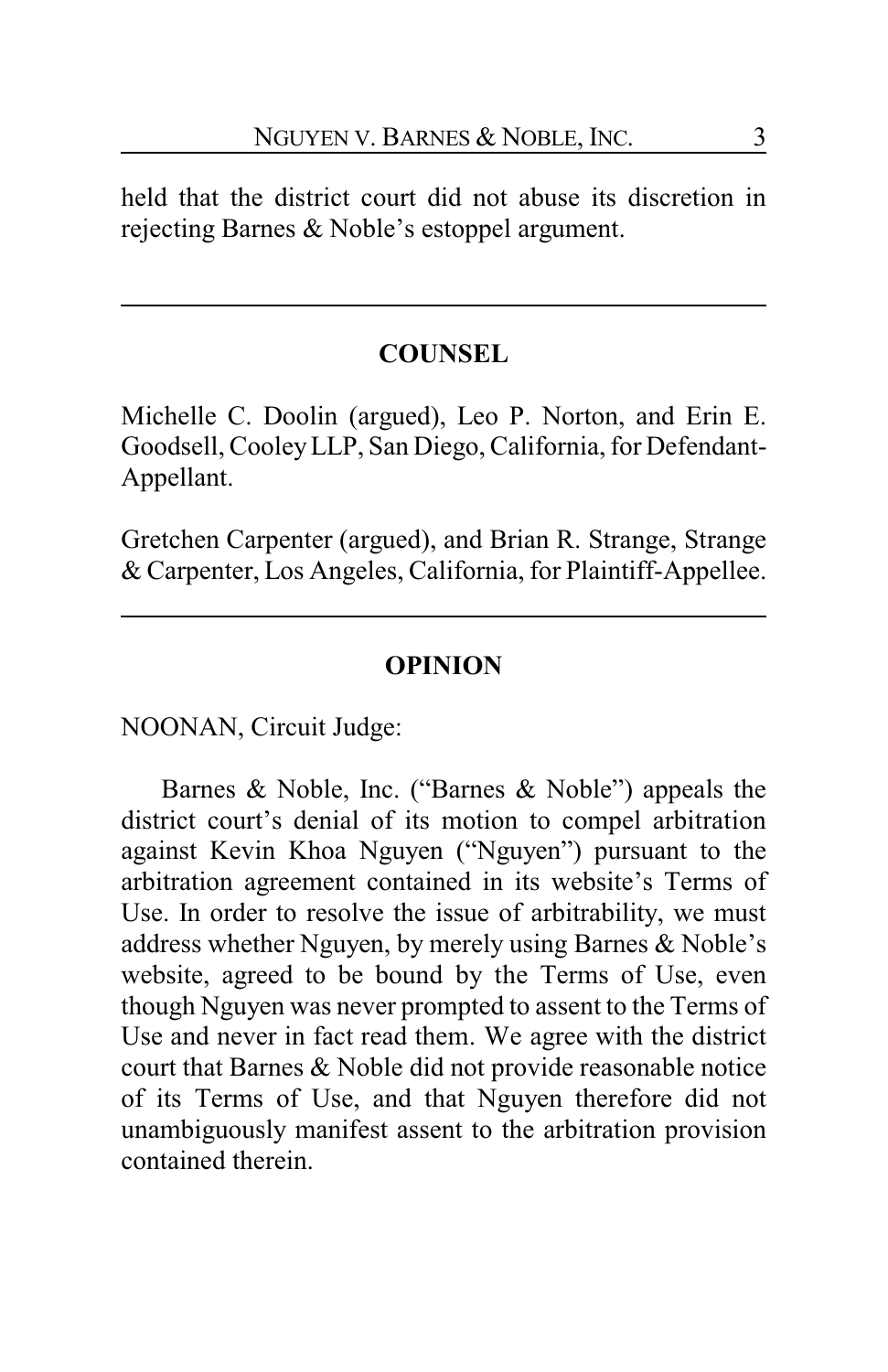We also agree with the district court that Nguyen is not equitably estopped from avoiding arbitration because he relied on the Terms of Use's choice of law provision.

We therefore affirm the district court's denial of Barnes & Noble's motion to compel arbitration and to stay court proceedings.

#### **I. Background**

#### **A.**

The underlying facts are not in dispute. Barnes & Noble is a national bookseller that owns and operates hundreds of bookstores as well as the website  $\leq$ www.barnesandnoble.com>. In August 2011, Barnes & Noble, along with other retailers across the country, liquidated its inventory of discontinued Hewlett-Packard Touchpads ("Touchpads"), an unsuccessful competitor to Apple's iPad, by advertising a "fire sale" of Touchpads at a heavily discounted price. Acting quickly on the nationwide liquidation of Touchpads, Nguyen purchased two units on Barnes & Noble's website on August 21, 2011, and received an email confirming the transaction. The following day, Nguyen received another email informing him that his order had been cancelled due to unexpectedly high demand. Nguyen alleges that, as a result of "Barnes & Noble's representations, as well as the delay in informing him it would not honor the sale," he was "unable to obtain an HP Tablet during the liquidation period for the discounted price," and was "forced to rely on substitute tablet technology, which he subsequently purchased . . . [at] considerable expense."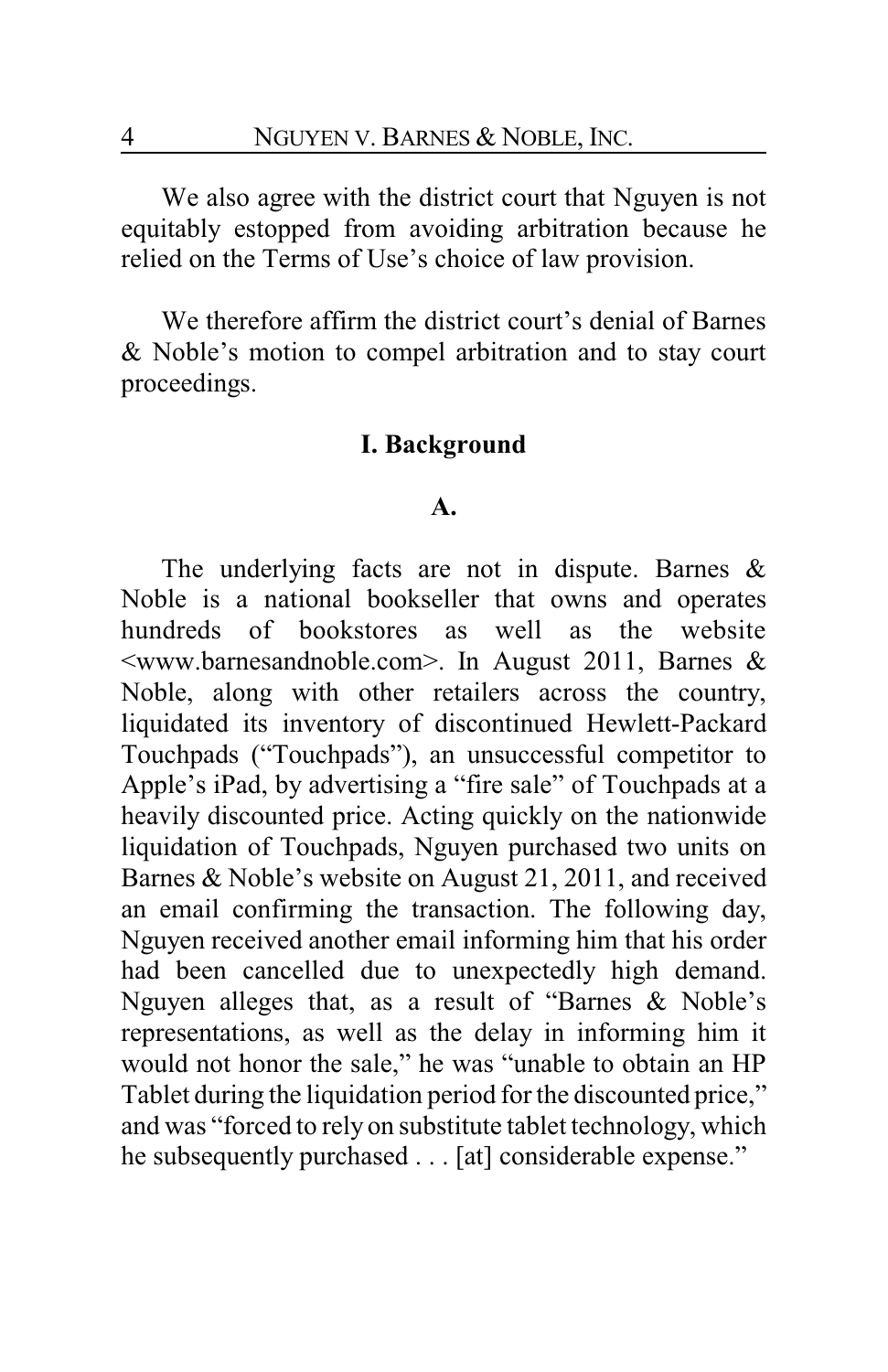#### **B.**

In April 2012, Nguyen filed this lawsuit in California Superior Court on behalf of himself and a putative class of consumers whose Touchpad orders had been cancelled, alleging that Barnes & Noble had engaged in deceptive business practices and false advertising in violation of both California and New York law. Barnes & Noble removed the action to federal court and moved to compel arbitration under the Federal Arbitration Act ("FAA"), arguing that Nguyen was bound by the arbitration agreement in the website's Terms of Use.

The website's Terms of Use are available via a "Terms of Use" hyperlink located in the bottom left-hand corner of every page on the Barnes & Noble website, which appears alongside other hyperlinks labeled "NOOK Store Terms," "Copyright," and "Privacy Policy." These hyperlinks also appear underlined and set in green typeface in the lower lefthand corner of every page in the online checkout process.

Nguyen neither clicked on the "Terms of Use" hyperlink nor actually read the Terms of Use. Had he clicked on the hyperlink, he would have been taken to a page containing the full text of Barnes & Noble's Terms of Use, which state, in relevant part: "By visiting any area in the Barnes & Noble.com Site, creating an account, [or] making a purchase via the Barnes & Noble.com Site . . . a User is deemed to have accepted the Terms of Use." Nguyen also would have come across an arbitration provision, which states: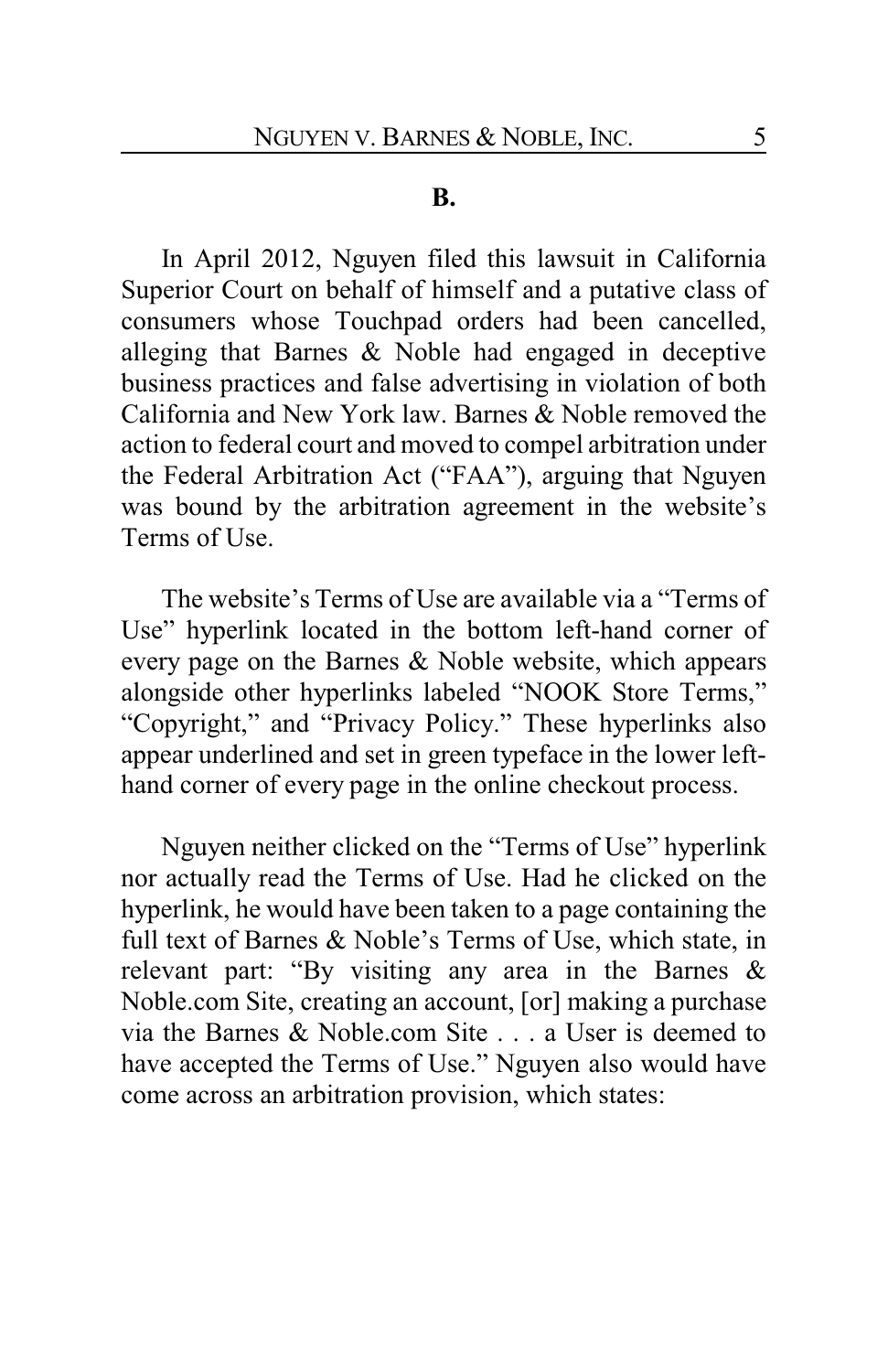# **XVIII. DISPUTE RESOLUTION**

Any claim or controversy at law or equity that arises out of the Terms of Use, the Barnes & Noble.com Site or any Barnes & Noble.com Service (each a "Claim"), shall be resolved through binding arbitration conducted by telephone, online or based solely upon written submissions where no in-person appearance is required. In such cases, arbitration shall be administered by the American Arbitration Association under its Commercial Arbitration Rules (including without limitation the Supplementary Procedures for Consumer-Related Disputes, if applicable), and judgment on the award rendered by the arbitrator(s) may be entered in any court having jurisdiction thereof.

. . . .

Any claim shall be arbitrated or litigated, as the case may be, on an individual basis and shall not be consolidated with any Claim of any other party whether through class action proceedings, class arbitration proceedings or otherwise.

. . . .

Each of the parties hereby knowingly, voluntarily and intentionally waives any right it may have to a trial by jury in respect of any litigation (including but not limited to any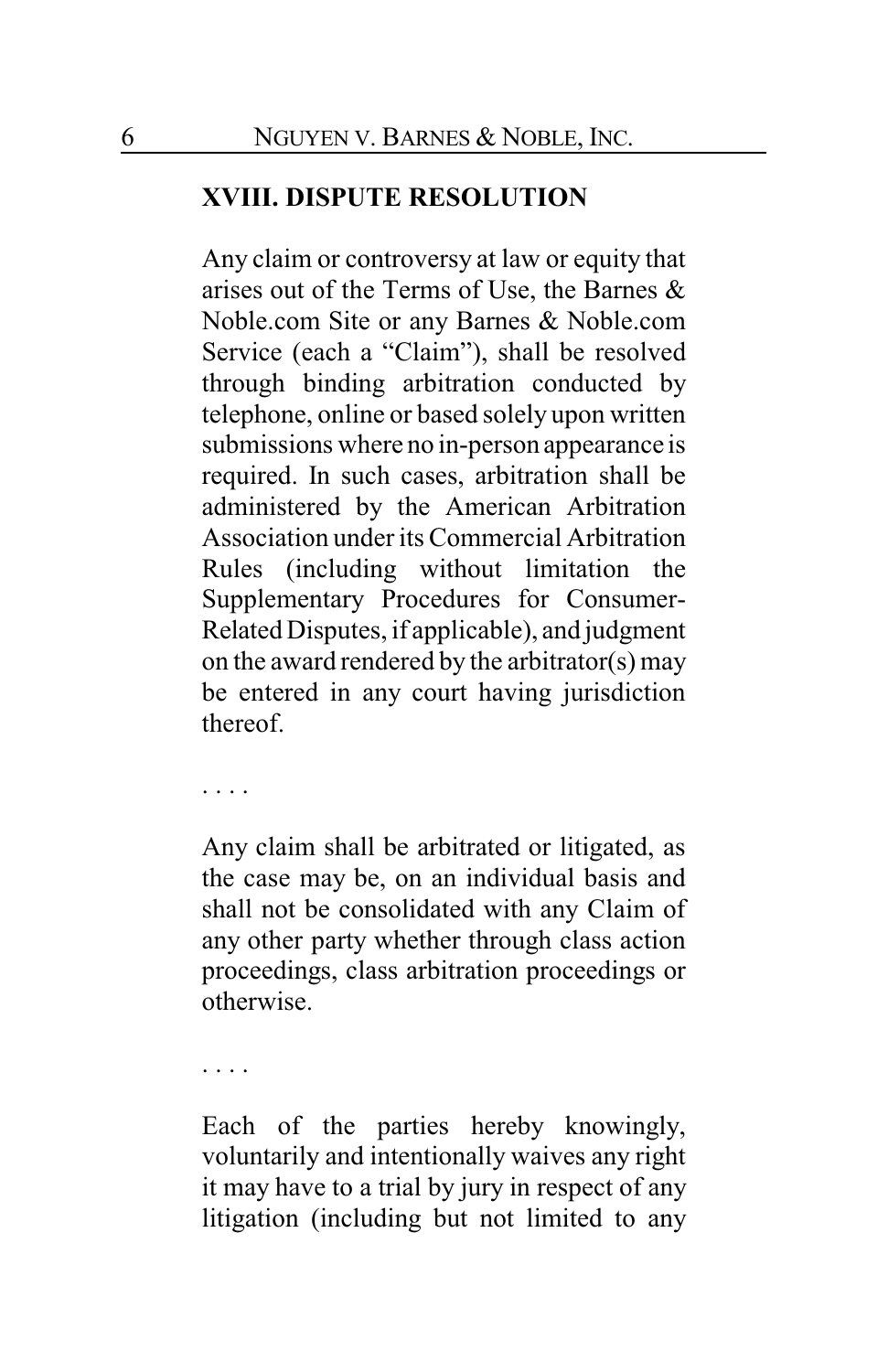claims, counterclaims, cross-claims, or third party claims) arising out of, under or in connection with these Terms of Use. Further, each party hereto certifies that no representative or agent of either party has represented, expressly or otherwise, that such a party would not in the event of such litigation, seek to enforce this waiver of right to jury trial provision. Each of the parties acknowledges that this section is a material inducement for the other party entering into these Terms of Use.

Nguyen contends that he cannot be bound to the arbitration provision because he neither had notice of nor assented to the website's Terms of Use. Barnes & Noble, for its part, asserts that the placement of the "Terms of Use" hyperlink on its website put Nguyen on constructive notice of the arbitration agreement. Barnes & Noble contends that this notice, combined with Nguyen's subsequent use of the website, was enough to bind him to the Terms of Use. The district court disagreed, and Barnes & Noble now appeals.

### **II. Standard of Review**

"We review the denial of a motion to compel arbitration de novo." *Cox v. Ocean View Hotel Corp.*, 533 F.3d 1114, 1119 (9th Cir. 2008). Underlying factual findings are reviewed for clear error, *Balen v. Holland Am. Line Inc.*, 583 F.3d 647, 652 (9th Cir. 2009), while "[t]he interpretation and meaning of contract provisions" are reviewed de novo, *Milenbach v. Comm'r*, 318 F.3d 924, 930 (9th Cir. 2003).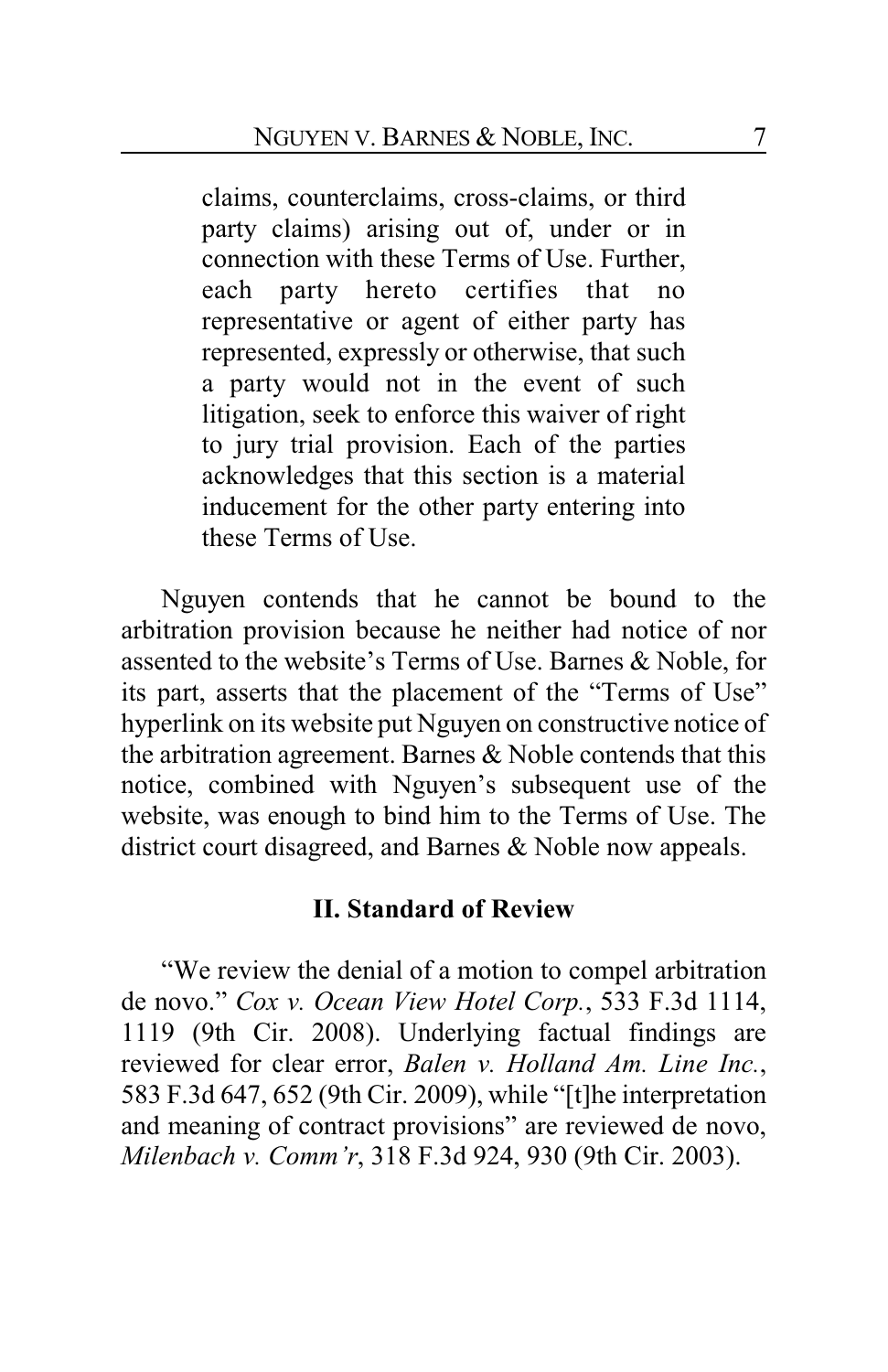#### **III. Discussion**

#### **A.**

The FAA, 9 U.S.C. § 1 *et seq.*, requires federal district courts to stay judicial proceedings and compel arbitration of claims covered by a written and enforceable arbitration agreement. *Id.* § 3. The FAA limits the district court's role to determining whether a valid arbitration agreement exists, and whether the agreement encompasses the disputes at issue. *See Chiron Corp. v. Ortho Diagnostic Sys., Inc.*, 207 F.3d 1126, 1130 (9th Cir. 2000). The parties do not quarrel that Barnes & Noble's arbitration agreement, should it be found enforceable, encompasses Nguyen's claims. The only issue is whether a valid arbitration agreement exists.

In determining whether a valid arbitration agreement exists, federal courts "apply ordinary state-law principles that govern the formation of contracts." *First Options of Chicago, Inc. v. Kaplan*, 514 U.S. 938, 944 (1995). Federal courts sitting in diversity look to the law of the forum state—here, California—when making choice of law determinations. *Hoffman v. Citibank (S.D.), N.A.*, 546 F.3d 1078, 1082 (9th Cir. 2008) (per curiam). Under California law, the parties' choice of law will govern unless section 187(2) of the Restatement (Second) of Conflict of Laws dictates a different result. *Id.*

Here, the parties agree that the validity of the arbitration agreement is governed by New York law, as specified by the Terms of Use's choice of law provision. But whether the choice of law provision applies depends on whether the parties agreed to be bound by Barnes & Noble's Terms of Use in the first place. As the district court acknowledged in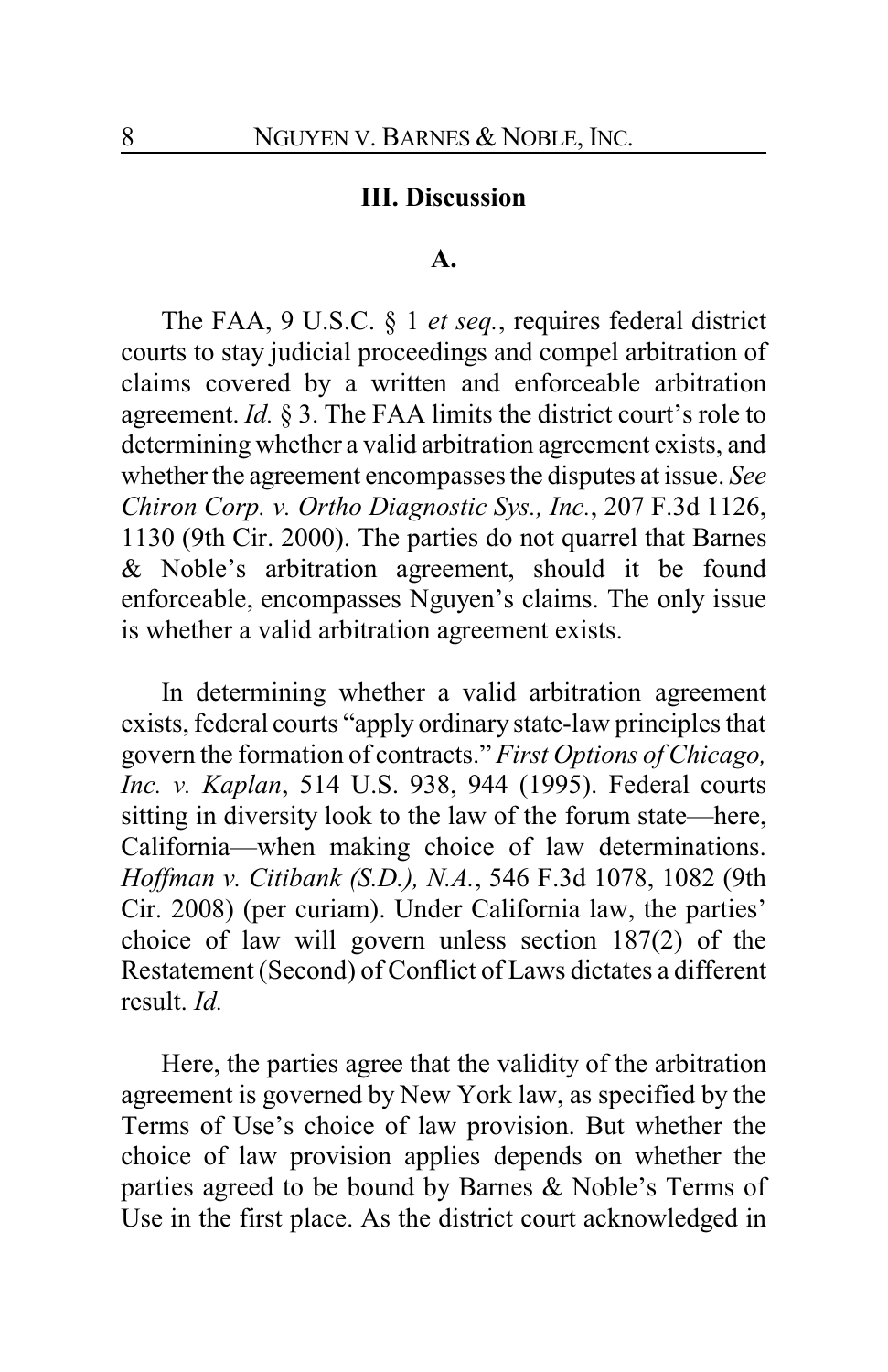its order, we need not engage in this circular inquiry because both California and New York law dictate the same outcome. Thus, in evaluating the validity of Barnes & Noble's arbitration agreement, we apply New York law, to the extent possible.

For the reasons that follow, we hold that Nguyen did not enter into Barnes & Noble's agreement to arbitrate.

### **B.**

"While new commerce on the Internet has exposed courts to many new situations, it has not fundamentally changed the principles of contract." *Register.com, Inc. v. Verio, Inc.*, 356 F.3d 393, 403 (2d Cir. 2004). One such principle is the requirement that "[m]utual manifestation of assent, whether by written or spoken word or by conduct, is the touchstone of contract." *Specht v. Netscape Commc'ns Corp.*, 306 F.3d 17, 29 (2d Cir. 2002) (applying California law).

Contracts formed on the Internet come primarily in two flavors: "clickwrap" (or "click-through") agreements, in which website users are required to click on an "I agree" box after being presented with a list of terms and conditions of use; and "browsewrap" agreements, where a website's terms and conditions of use are generally posted on the website via a hyperlink at the bottom of the screen. *See Register.com*, 356 F.3d at 428–30. Barnes & Noble's Terms of Use fall in the latter category.

"Unlike a clickwrap agreement, a browsewrap agreement does not require the user to manifest assent to the terms and conditions expressly . . . [a] party instead gives his assent simply by using the website." *Hines v. Overstock.com, Inc.*,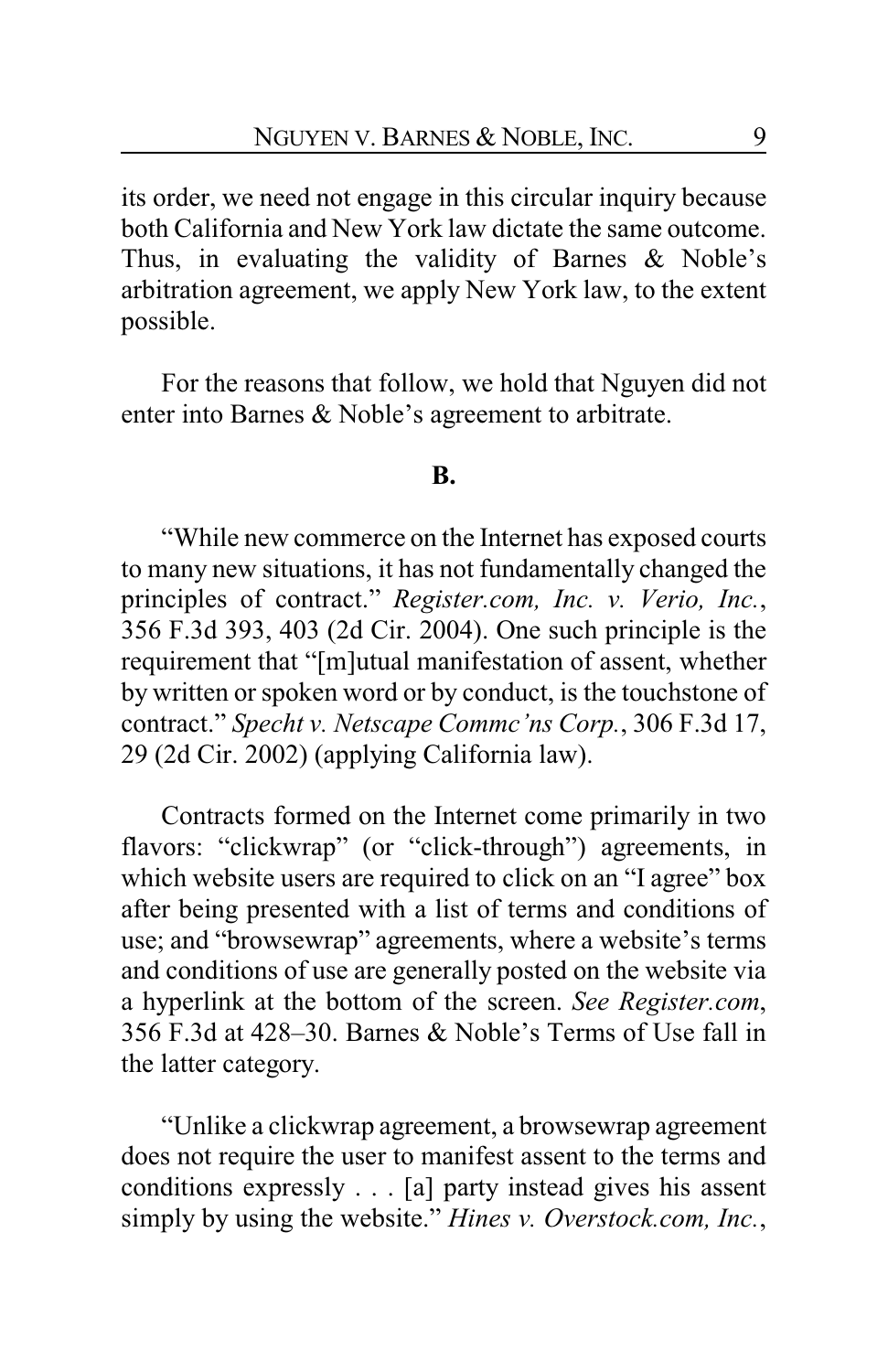668 F. Supp. 2d 362, 366–67 (E.D.N.Y. 2009) (citation and quotation marks omitted) (alteration in original). Indeed, "in a pure-form browsewrap agreement, 'the website will contain a notice that—by merely using the services of, obtaining information from, or initiating applications within the website—the user is agreeing to and is bound by the site's terms of service.'" *Fteja v. Facebook, Inc.*, 841 F. Supp. 2d 829, 837 (S.D.N.Y. 2012) (quoting *United States v. Drew*, 259 F.R.D. 449, 462 n.22 (C.D. Cal. 2009)). Thus, "by visiting the website—something that the user has already done—the user agrees to the Terms of Use not listed on the site itself but available only by clicking a hyperlink." *Id.* "The defining feature of browsewrap agreements is that the user can continue to use the website or its services without visiting the page hosting the browsewrap agreement or even knowing that such a webpage exists." *Be In, Inc. v. Google Inc.*, No. 12-CV-03373-LHK, 2013 WL5568706, at \*6 (N.D. Cal. Oct. 9, 2013). "Because no affirmative action is required by the website user to agree to the terms of a contract other than his or her use of the website, the determination of the validity of the browsewrap contract depends on whether the user has actual or constructive knowledge of a website's terms and conditions." *Van Tassell v. United Mktg. Grp., LLC*, 795 F. Supp. 2d 770, 790 (N.D. Ill. 2011) (citing *Sw. Airlines Co. v. BoardFirst, LLC*, No. 06-CV-0891-B, 2007 WL 4823761, at \*4 (N.D. Tex. Sept. 12, 2007)); *see also* Mark A. Lemley, *Terms of Use*, 91 Minn. L. Rev. 459, 477 (2006) ("Courts may be willing to overlook the utter absence of assent only when there are reasons to believe that the [website user] is aware of the [website owner's] terms.").

Were there any evidence in the record that Nguyen had actual notice of the Terms of Use or was required to affirmatively acknowledge the Terms of Use before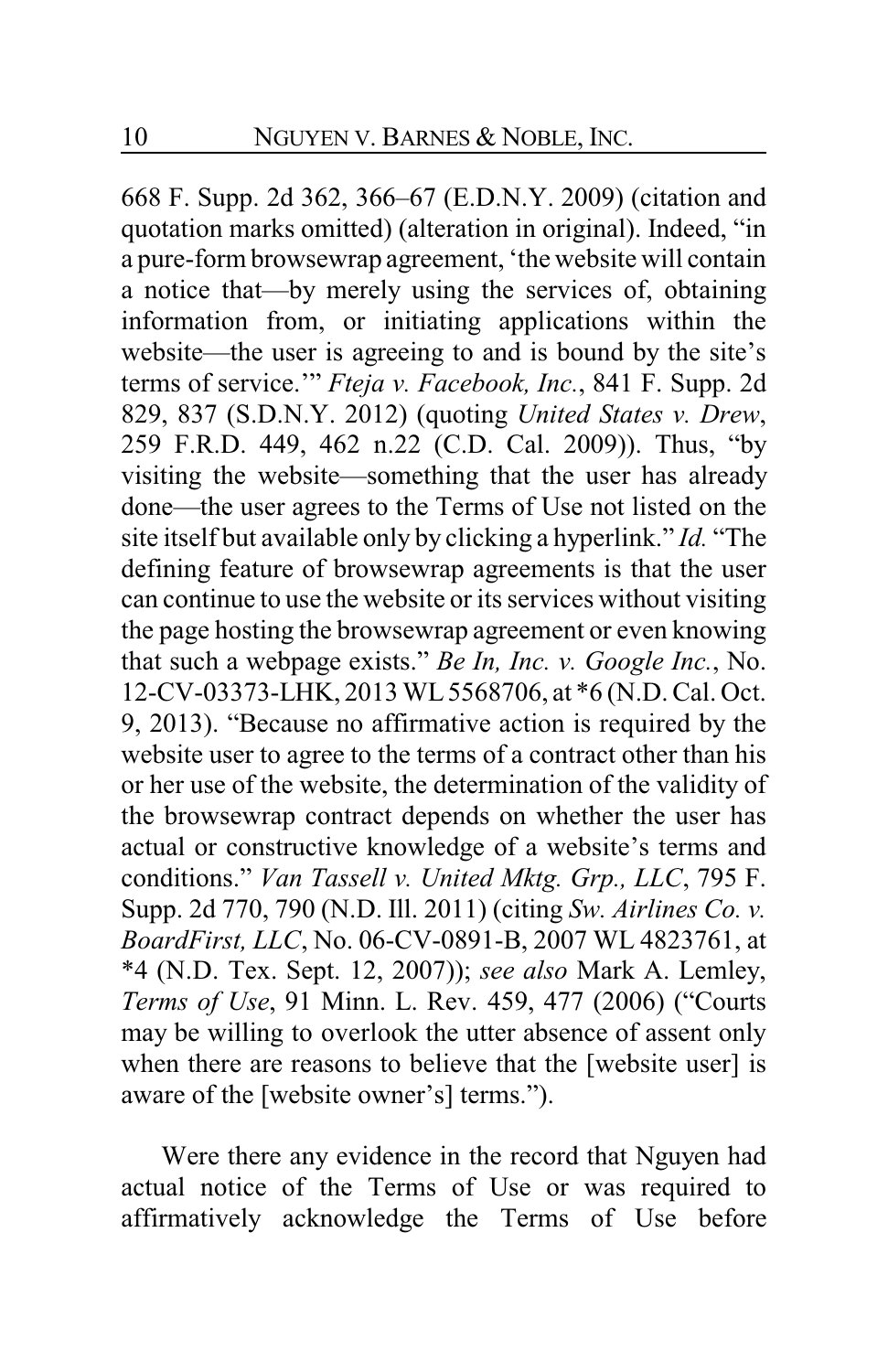completing his online purchase, the outcome of this case might be different. Indeed, courts have consistently enforced browsewrap agreements where the user had actual notice of the agreement. *See, e.g.*, *Register.com*, 356 F.3d at 401–04 (finding likelihood of success on the merits in a breach of browsewrap claim where the defendant "admitted that . . . it was fully aware of the terms" of the offer); *Sw. Airlines Co.*, 2007 WL 4823761, at \*4–6 (finding proper contract formation where defendant continued its breach after being notified of the terms in a cease and desist letter); *Ticketmaster Corp. v. Tickets.com, Inc.*, No. CV-997654, 2003 WL 21406289, at \*2 (C.D. Cal. Mar. 7, 2003) (denying defendants' summary judgment motion on browsewrap contract claimwhere defendants continued breachingcontract after receiving letter quoting the browsewrap contract terms). Courts have also been more willing to find the requisite notice for constructive assent where the browsewrap agreement resembles a clickwrap agreement—that is, where the user is required to affirmatively acknowledge the agreement before proceeding with use of the website. *See, e.g.*, *Zaltz v. JDATE*, 952 F. Supp. 2d 439, 451–52 (E.D.N.Y. 2013) (enforcing forum selection clause where prospective members had to check box confirming that they both read and agreed to the website's Terms and Conditions of Service to obtain account); *Fteja*, 841 F. Supp. 2d at 838–40 (enforcing forum selection clause in website's terms of service where a notice below the "Sign Up" button stated, "By clicking Sign Up, you are indicating that you have read and agree to the Terms of Service," and user had clicked "Sign Up").

But where, as here, there is no evidence that the website user had actual knowledge of the agreement, the validity of the browsewrap agreement turns on whether the website puts a reasonably prudent user on inquiry notice of the terms of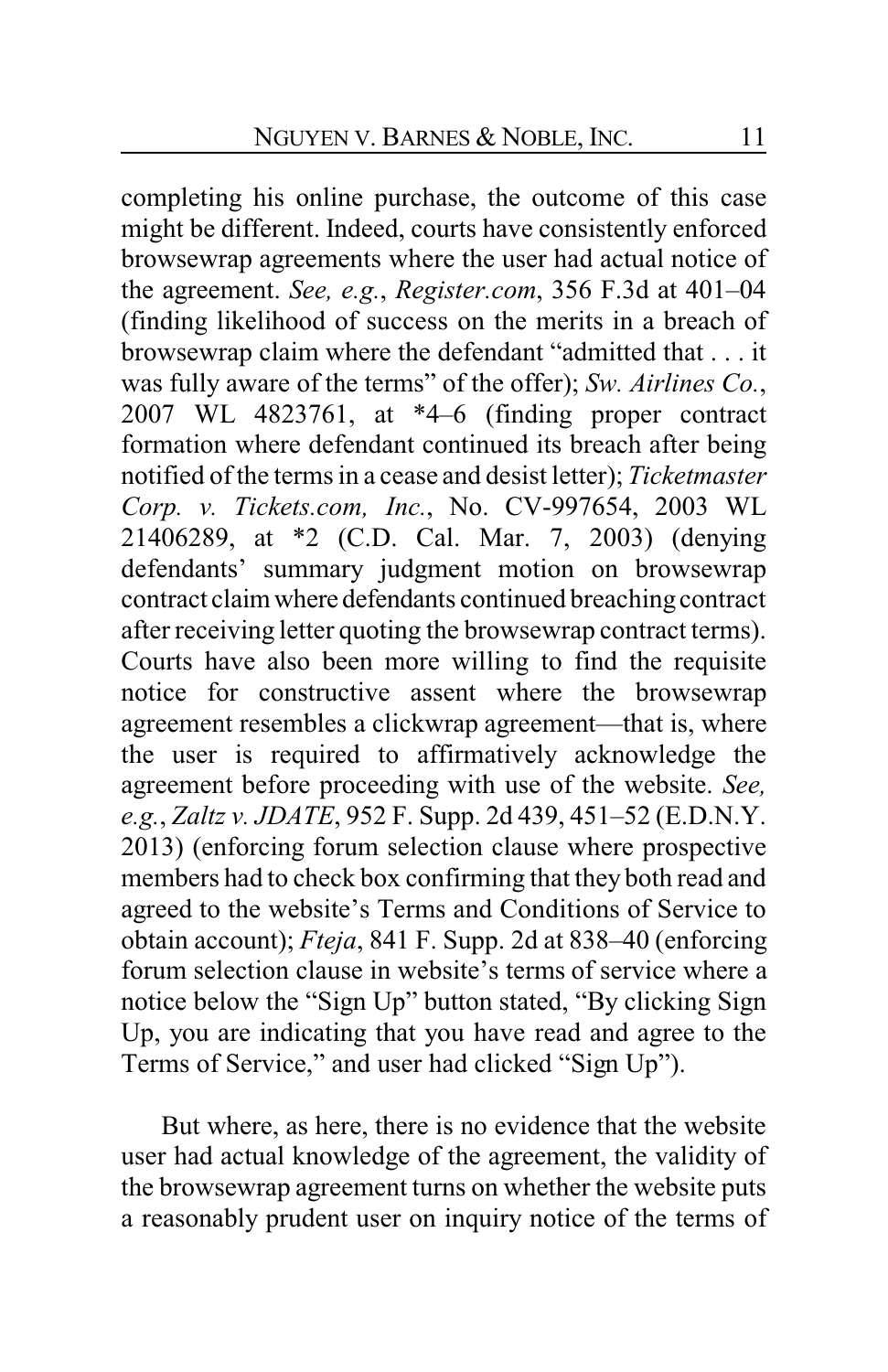the contract. *Specht*, 306 F.3d at 30–31; *see also In re Zappos.com, Inc. Customer Data Sec. Breach Litig.*, 893 F. Supp. 2d 1058, 1064 (D. Nev. 2012). Whether a user has inquiry notice of a browsewrap agreement, in turn, depends on the design and content of the website and the agreement's webpage. *Google*, 2013 WL 5568406, at \*6. Where the link to a website's terms of use is buried at the bottom of the page or tucked away in obscure corners of the website where users are unlikely to see it, courts have refused to enforce the browsewrap agreement. *See, e.g.*, *Specht*, 306 F.3d at 23 (refusing to enforce terms of use that "would have become visible to plaintiffs only if they had scrolled down to the next screen"); *In re Zappos.com*, 893 F. Supp. 2d at 1064 ("The Terms of Use is inconspicuous, buried in the middle to bottom of every Zappos.com webpage among many other links, and the website never directs a user to the Terms of Use."); *Van Tassell*, 795 F. Supp. 2d 792–93 (refusing to enforce arbitration clause in browsewrap agreement that was only noticeable after a "multi-step process" of clicking through non-obvious links); *Hines*, 668 F. Supp. 2d at 367 (plaintiff "could not even see the link to [the terms and conditions] without scrolling down to the bottom of the screen—an action that was not required to effectuate her purchase"). On the other hand, where the website contains an explicit textual notice that continued use will act as a manifestation of the user's intent to be bound, courts have been more amenable to enforcing browsewrap agreements. *See, e.g.*, *Cairo, Inc. v. Crossmedia Servs., Inc.*, No. 04- 04825, 2005 WL 756610, at \*2, \*4–5 (N.D. Cal. Apr. 1, 2005) (enforcing forum selection clause in website's terms of use where every page on the website had a textual notice that read: "By continuing past this page and/or using this site, you agree to abide by the Terms of Use for this site, which prohibit commercial use of any information on this site"). *But*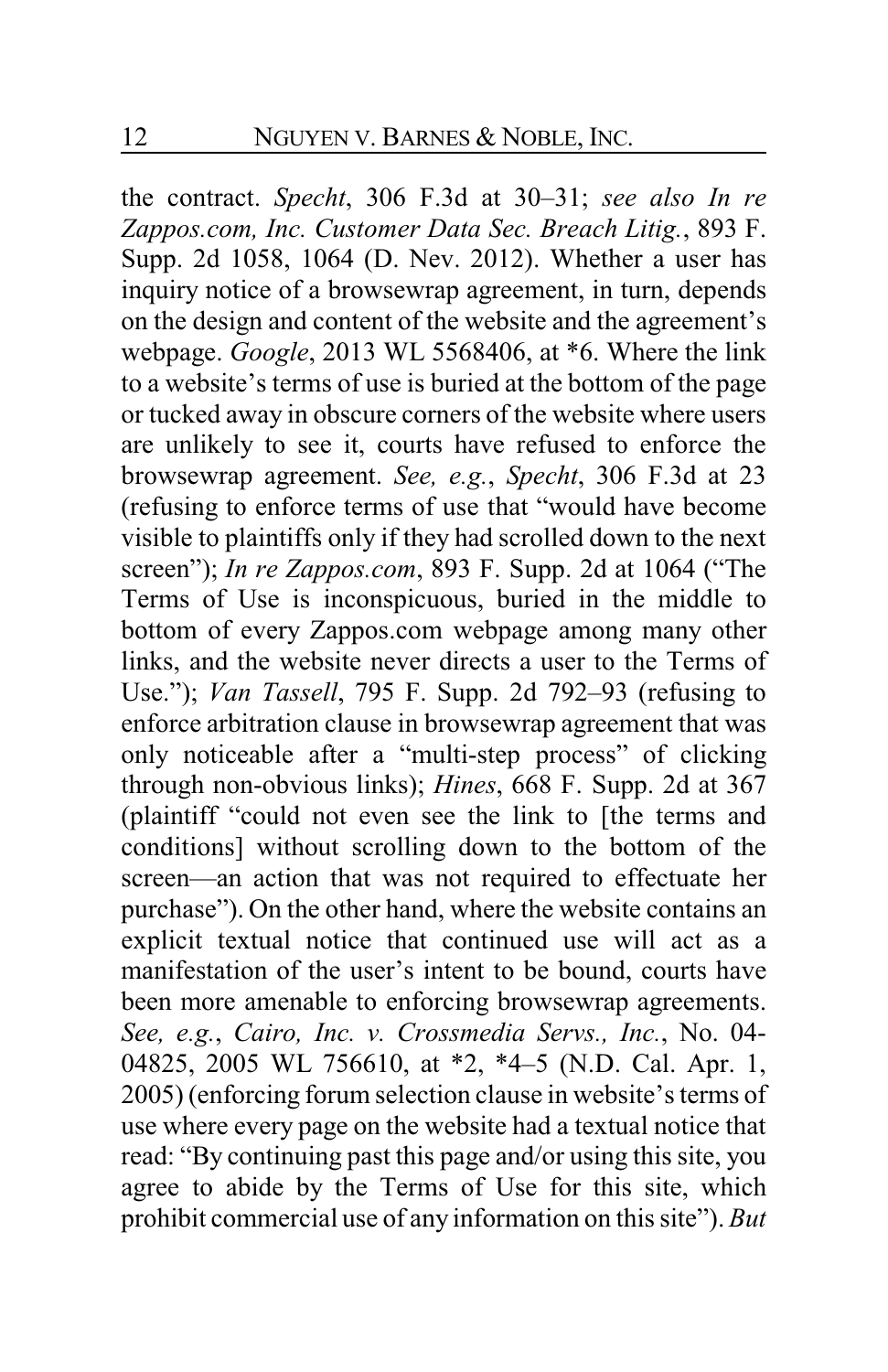*see Pollstar v. Gigmania, Ltd.*, 170 F. Supp. 2d 974, 981 (E.D. Cal. 2000) (refusing to enforce browsewrap agreement where textual notice appeared in small gray print against a gray background). In short, the conspicuousness and placement of the "Terms of Use" hyperlink, other notices given to users of the terms of use, and the website's general design all contribute to whether a reasonably prudent user would have inquiry notice of a browsewrap agreement.

Barnes & Noble argues that the placement of the "Terms of Use" hyperlink in the bottom left-hand corner of every page on the Barnes & Noble website, and its close proximity to the buttons a user must click on to complete an online purchase, is enough to place a reasonably prudent user on constructive notice. It is true that the location of the hyperlink on Barnes & Noble's website distinguishes this case from *Specht*, the leading authority on the enforceability of browsewrap terms under New York law. There, the Second Circuit refused to enforce an arbitration provision in a website's licensing terms where the hyperlink to the terms was located at the bottom of the page, hidden below the "Download" button that users had to click to initiate the software download. *See Specht*, 306 F.3d at 30. Then–Second Circuit Judge Sotomayor, writing for the panel, held that "a reference to the existence of license terms on a submerged screen is not sufficient to place consumers on inquiry or constructive notice of those terms." *Id.* at 32. By contrast, here the "Terms of Use" link appears either directly below the relevant button a user must click on to proceed in the checkout process or just a few inches away. On some pages, the content of the webpage is compact enough that a user can view the link without scrolling. On the remaining pages, the hyperlink is close enough to the "Proceed with Checkout"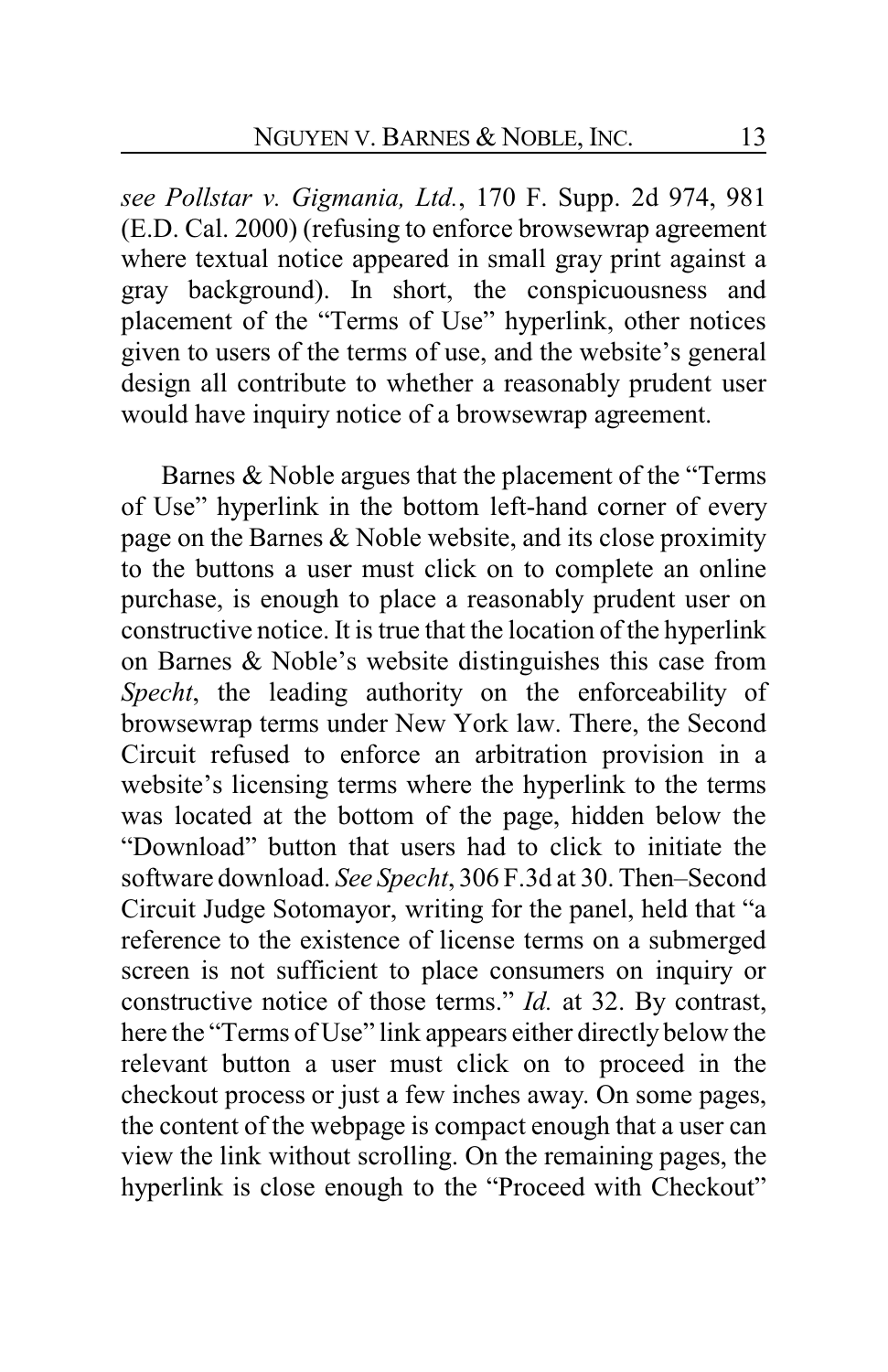button that a user would have to bring the link within his field of vision in order to complete his order.

But the proximity or conspicuousness of the hyperlink alone is not enough to give rise to constructive notice, and Barnes & Noble directs us to no case law that supports this proposition.**<sup>1</sup>** The most analogous case the court was able to locate is *PDC Labs., Inc. v. Hach Co.*, an unpublished district court order cited by neither party. No. 09-1110, 2009 WL 2605270 (C.D. Ill. Aug. 25, 2009). There, the "Terms [and Conditions of Sale] were hyperlinked on three separate pages of the online . . . order process in underlined, blue, contrasting text." *Id.* at \*3. The court held that "[t]his contrasting text is sufficient to be considered conspicuous," thereby placing a reasonable user on notice that the terms applied. *Id.* It also observed, however, that the terms' conspicuousness was reinforced by the language of the final checkout screen, which read, "'STEP 4 of 4: *Review terms*, add any comments, and submit order,'" and was followed by a hyperlink to the Terms. *Id.* (emphasis added).

**<sup>1</sup>** Indeed, in cases where courts have relied on the proximity of the hyperlink to enforce a browsewrap agreement, the websites at issue have also included something more to capture the user's attention and secure her assent. *See, e.g.*, *5381 Partners LLC v. Sharesale.com, Inc.*, No. 12- CV-4263 JFB AKT, 2013 WL 5328324, at \*7 (E.D.N.Y. Sept. 23, 2013) (in addition to hyperlink that appeared adjacent to the activation button users had to click on, website also contained a text warning near the button that stated "By clicking and making a request to Activate, you agree to the terms and conditions in the [agreement]"); *Zaltz*, 952 F. Supp. 2d at 451–52 (users required to check box confirming that they had reviewed and agreed to website's Terms and Conditions, even though hyperlink to Terms and Conditions was located on the same screen as the button users had to click on to complete registration).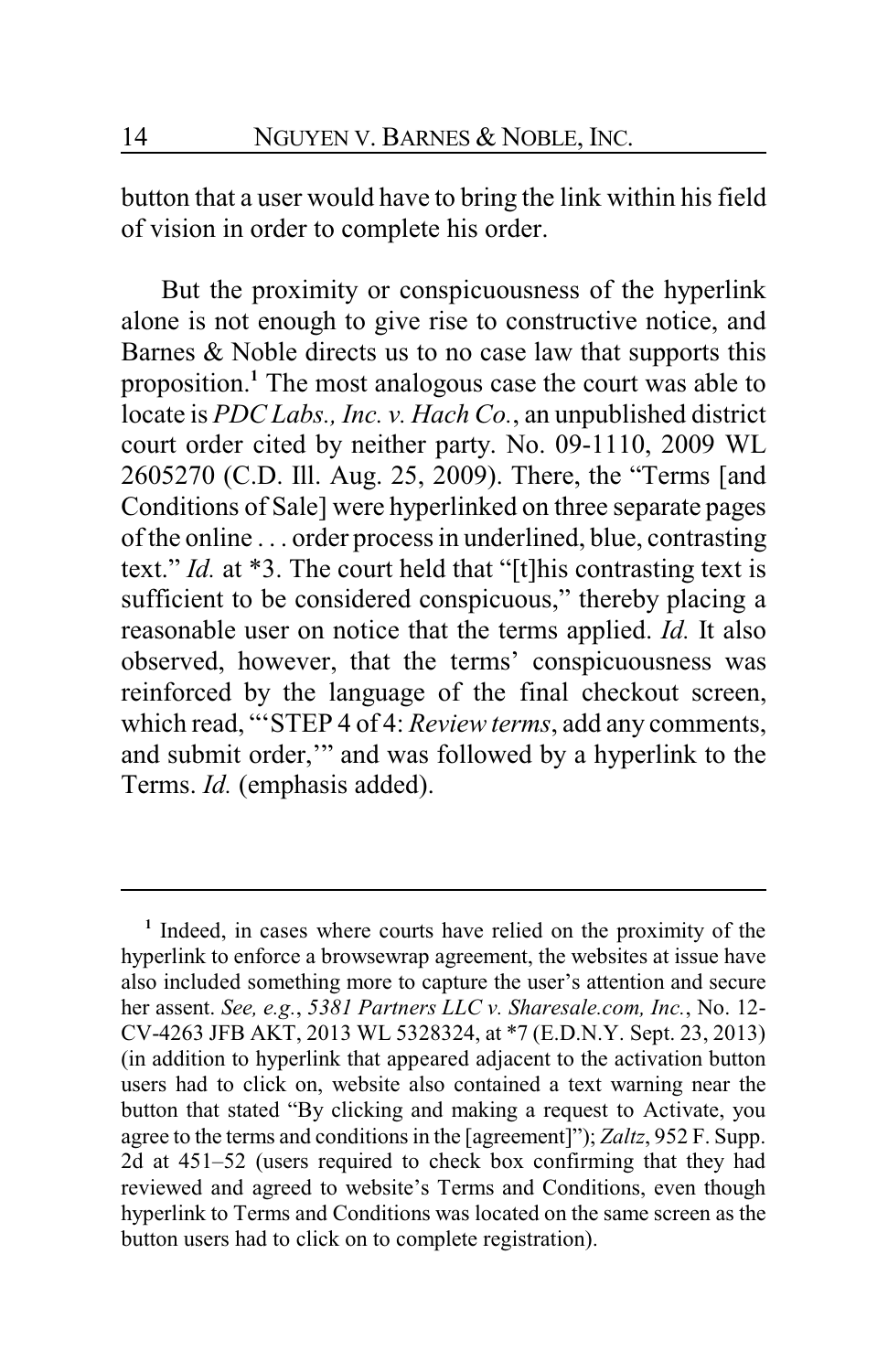As in *PDC*, the checkout screens here contained "Terms of Use" hyperlinks in underlined, color-contrasting text. But *PDC* is dissimilar in that the final screen on that website contained the phrase "Review terms." *PDC Labs*, 2009 WL 2605270, at \*3*.* This admonition makes *PDC* distinguishable, despite the court's explanation that the blue contrasting hyperlinks were sufficiently conspicuous on their own. That the *PDC* decision couched its holding in terms of procedural unconscionability rather than contract formation further distinguishes it from our case. *See id.*

In light of the lack of controlling authority on point, and in keeping with courts' traditional reluctance to enforce browsewrap agreements against individual consumers,**<sup>2</sup>** we therefore hold that where a website makes its terms of use available via a conspicuous hyperlink on every page of the website but otherwise provides no notice to users nor prompts them to take any affirmative action to demonstrate assent, even close proximity of the hyperlink to relevant buttons users must click on—without more—is insufficient to give rise to constructive notice. While failure to read a contract before agreeing to its terms does not relieve a party of its obligations under the contract, *Gillman v. Chase Manhattan Bank, N.A.*, 73 N.Y.2d 1, 11 (1988), the onus must be on website owners to put users on notice of the terms to which they wish to bind consumers. Given the breadth of the range of technological savvy of online purchasers, consumers

**<sup>2</sup>** *See* Woodrow Hartzog, *Website Design as Contract*, 60 Am. U. L. Rev. 1635, 1644 (2011) (observing that courts "tend to shy away from enforcing browsewrap agreements that require no outward manifestation of assent"); Lemley, 91 Minn. L. Rev. at 472–77 ("An examination of the cases that have considered browsewrapsin the last five years demonstrates that the courts have been willing to enforce terms of use against corporations, but have not been willing to do so against individuals.").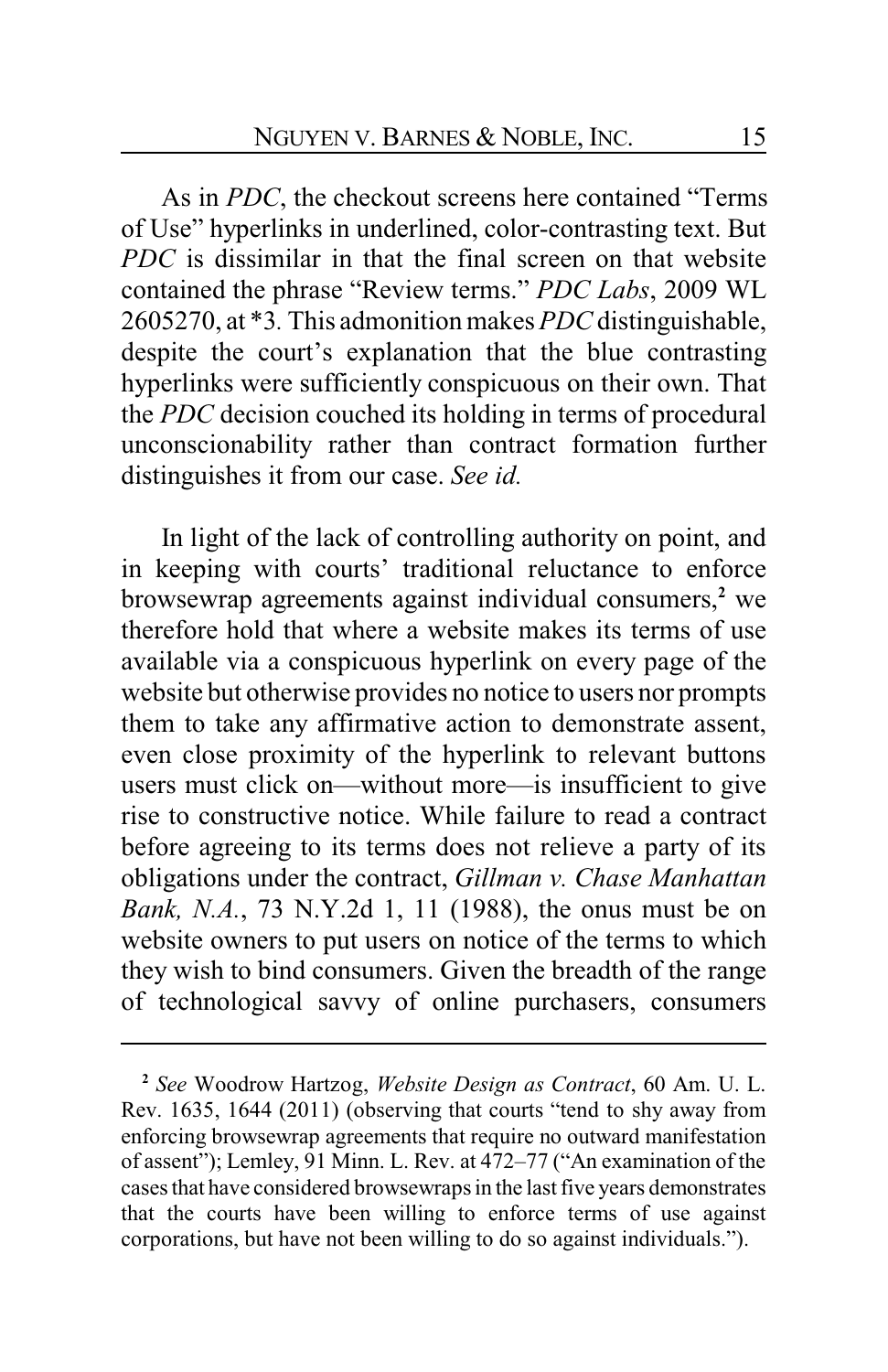cannot be expected to ferret out hyperlinks to terms and conditions to which they have no reason to suspect they will be bound.

Barnes & Noble's argument that Nguyen's familiarity with other websites governed by similar browsewrap terms, including his personal website<www.kevinkhoa.com>, gives rise to an inference of constructive notice is also of no moment. Whether Nguyen has experience with the browsewrap agreements found on other websites such as Facebook, LinkedIn, MySpace, or Twitter, has no bearing on whether he had constructive notice of Barnes & Noble's Terms of Use. There is nothing in the record to suggest that those browsewrap terms are enforceable by or against Nguyen, much less why they should give rise to constructive notice of Barnes & Noble's browsewrap terms.

# **C.**

Barnes & Noble argues in the alternative that the district court erroneously rejected its argument that Nguyen should be equitably estopped from avoiding arbitration because he ratified the Terms of Use by relying on its choice of law provision in his complaint and asserting class claims under New York law. Reviewing the district court's decision for abuse of discretion, *Kingman Reef Atoll Invs., LLC v. United States*, 541 F.3d 1189, 1195 (9th Cir. 2008), we reject Barnes & Noble's argument for two reasons.

First, the doctrine of direct benefits estoppel does not apply to the facts at hand. Federal courts have recognized that the obligation to arbitrate under the FAA does not attach only to one who has personally signed the arbitration provision. *Thomson-CSF, S.A. v. Am. Arbitration Ass'n*, 64 F.3d 773,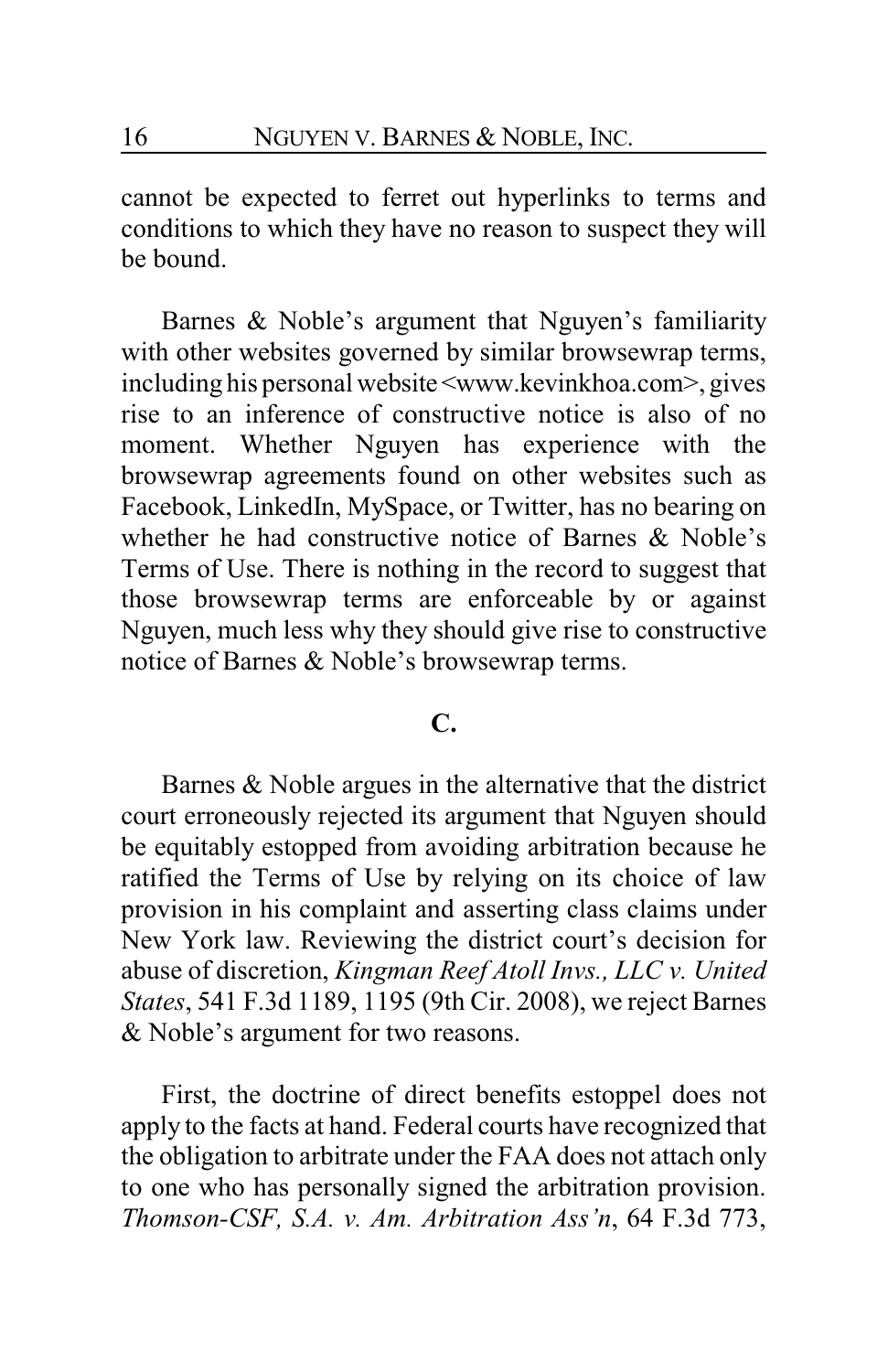776 (2d Cir. 1995). Instead, a non-signatory to an arbitration agreement may be compelled to arbitrate where the nonsignatory "knowingly exploits" the benefits of the agreement and receives benefits flowing directly from the agreement. *See MAG Portfolio Consultant, GMBH v. Merlin Biomed Grp. LLC*, 268 F.3d 58, 61 (2d Cir. 2001); *see also Belzberg v. Verus Invs. Holdings Inc.*, 999 N.E.2d 1130, 1134 (N.Y. 2013). But Nguyen is not the type of non-signatory contemplated by the rule. Equitable estoppel typically applies to third parties who benefit from an agreement made between two primary parties. *See, e.g.*, *Wash. Mut. Fin. Grp., LLC v. Bailey*, 364 F.3d 260, 267–68 (5th Cir. 2004) (estopping nonsignatory wife of borrower from avoiding arbitration clause of loan agreement made between her husband and lender); *Parillo v. Nataro*, 229 N.Y.S.2d 492, 493–94 (Sup. Ct. 1962) (applying equitable estoppel to third-party beneficiary of insurance contract). Here, Nguyen is not a third-party beneficiary to Barnes & Noble's Terms of Use, and whether he is a primary party to the Terms of Use lies at the heart of this dispute.

Second, we are unable to find any case law holding that reliance on a contract's choice of law provision in itself constitutes a "direct benefit." The closest case is *HD Brous & Co., Inc. v. Mrzyglocki*, an unpublished district court decision, in which the court compelled arbitration against a nonsignatory petitioner in part because the non-signatory had sought to limit the respondent's choice of substantive law by relying on the agreement's choice of law provision. No. 03 Civ.8385(CSH), 2004 WL 376555, at \*8 (S.D.N.Y. Feb. 26, 2004). But *HD Brous* is distinguishable because the agreement there served as the foundational document for the business relationship between the parties and explicitly named the petitioner as the intended beneficiary. *Id.* It can